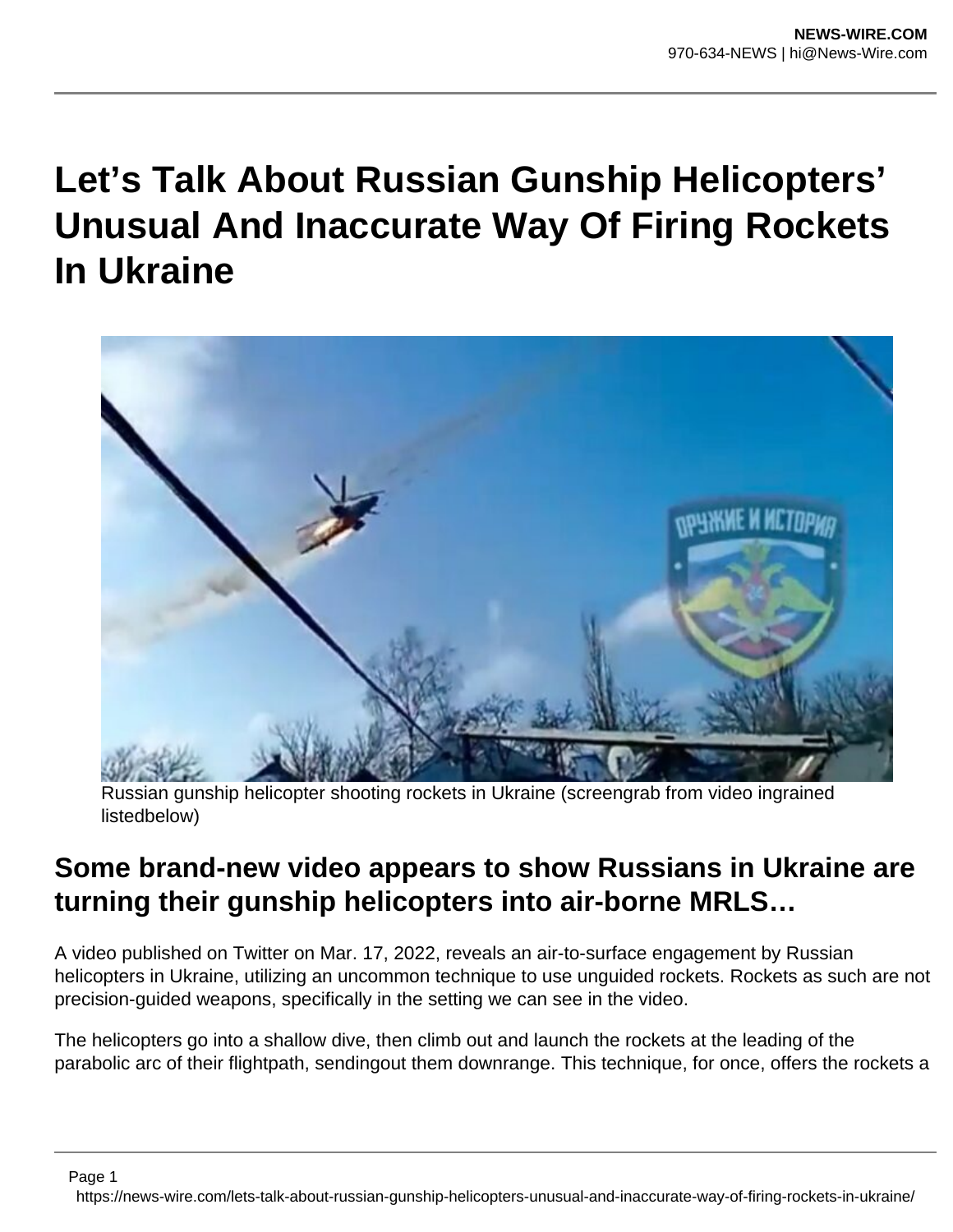higher quantity of energy at the extremely launch (as they are moving at the speed at which the launch platform is moving), however likewise extends the variety, as they are introduced upwards, and following a ballistic trajectory. The above implies that the Ka-52 and Mi-28 helicopters here have endupbeing sort of air-borne MLRS (Multiple Launch Rocket System) launchers.

Russian KA-52 & MI-28 attack helicopters shooting rockets in an non-traditional method. By shooting upwards they considerably extend their variety however will have horrible precision. #Ukraine #Russia #UkraineWar pic.twitter.com/GLwDOh9vyY

— Global Conflicts (@Globe\_conflicts) March 17, 2022

Unless the Russian fire control system on those helicopters has the performance to bring out this kind of NLOS (Non-Line of Sight) launch and offer the team with a approximately precise launch service, this type of attack is far from precise, and might just be successfully utilized versus location targets that do not need precision. Precision-guided weapons are likewise often released in this method, following a parabolic arc trajectory (such as JDAM bombs or assisted weapons rounds for circumstances), however here the munitions are most mostlikely unguided, thus there is, most definitely, no accuracy offered whatsoever.

The strategy, that enables the gunships to hit from longer range while stay low and perhaps outside the variety of Ukrainian air defense systems, slightly advises the toss battle we haveactually seen utilized to provide nuclear weapons by tactical airplane in the Cold War age.

Notably, the Russians haveactually commissioned the brand-new S-8OFP (?-8???) rockets, according to numerous sources they have a stated a variety of 6 kilometers.

There's little information offered on the S-8OFP – some of the western sources reference a possibility to carryout a hunter. All sources, ontheotherhand point to a dual-mode fuse – either in contact or hold-up mode – for boosted armor penetration. Assuming that S-8OFP is an unguided weapon – no there's no method to make this approach precise. Only PGMs are ideal for this attack technique (NLOS), Also, the target designator requires to have the target within its line of sight.

Someone pointed out that the Russian helicopter teams were simply getting rid of the munitions they brought. However, videofootage recorded throughout workouts in Russia plainly reveals that this engagement technique is a part of the pilot's training curriculum.

Film jak to wygl?da od ?rodka. pic.twitter.com/jsQeaNUpSj

— Tantal (@Tantalwz88) March 17, 2022

Oh wow, remarkably there's an old NVA mi-24 handbook that discusses this strategy in mainly

Page 2

https://news-wire.com/lets-talk-about-russian-gunship-helicopters-unusual-and-inaccurate-way-of-firing-rockets-in-ukraine/